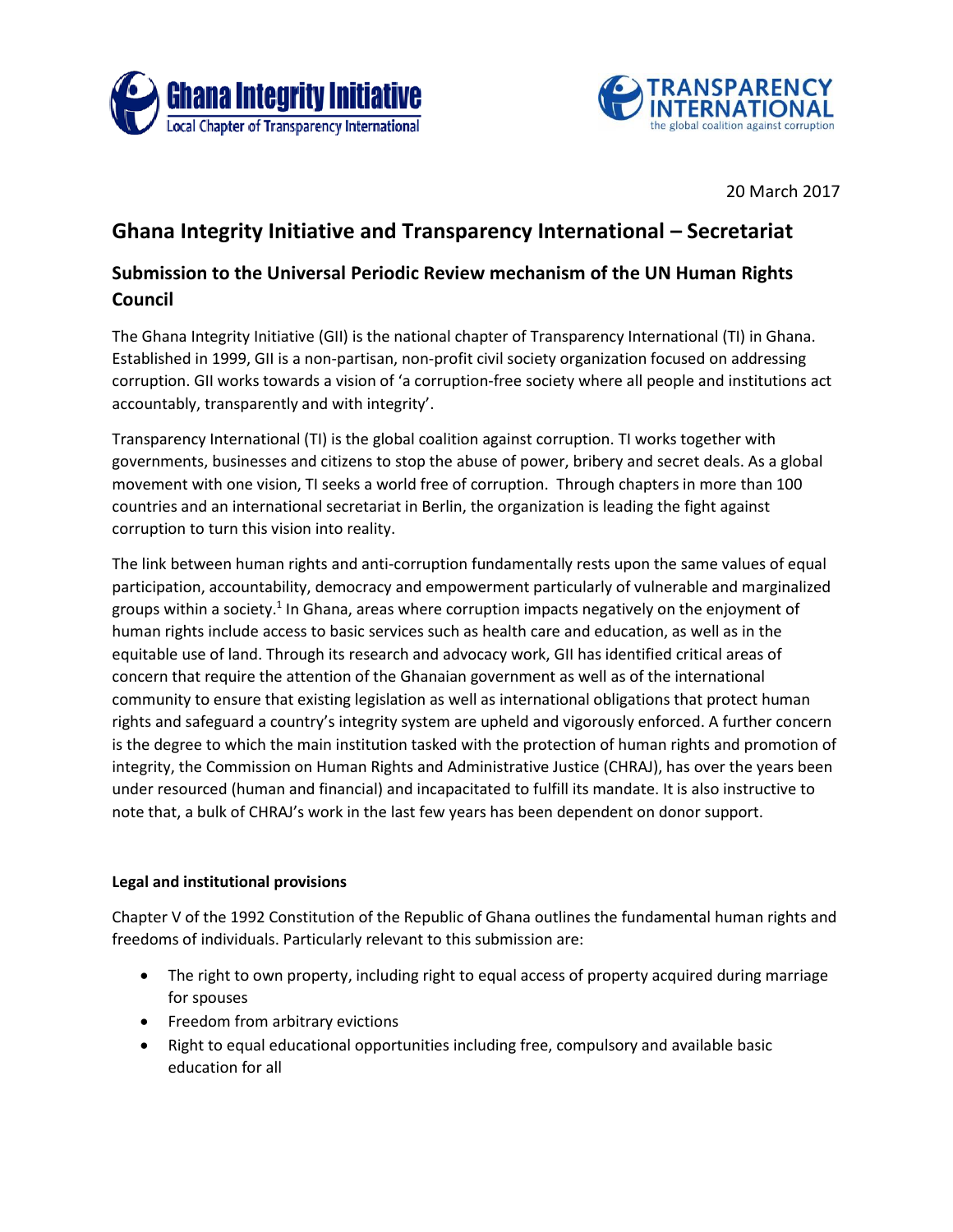- The obligation of the state to protect social order 'founded on the ideals and principles of freedom, equality, justice, probity and accountability'
- The commitment of the State to 'be guided by' international human rights instruments In the discharge of its obligations<sup>2</sup>

## **Funding of national institutions**

The Commission for Human Rights and Administrative Justice (CHRAJ) is the primary institution mandated to protect human rights and basic freedoms, as well as to spearhead anti-corruption efforts in the country. Since its inception in 1993, CHRAJ been promoting a close link between good governance, anti-corruption, the rule of law and human rights. This is grounded in the belief that sustainable democracy can only be attained in an environment that upholds the rule of law and adopts the highest standards of good governance. $3$ 

CHRAJ is the foremost constitutionally mandated body to investigate corruption and conflict of interest of public office holders through investigations of abuse of power and "all instances of alleged or suspected corruption and the misappropriation of public monies by officials". It also investigates allegations of conflict of interest under Chapter 24 (Articles 284 to 288) of the 1992 Constitution.

Legal backing in investigating acts of corruption is also given to CHRAJ through the Whistleblower Act. The Commission can investigate disclosures under the act and complaints of victimization of whistleblowers in both the public and private sectors. It can further provide free advice and services on corruption prevention in Ghana; contribute to the conceptualization and implementation of corruption prevention initiatives as well as engage in broad awareness raising of the general public about corruption and its detrimental effects on development.

Given the very problematic broad mandate of CHRAJ, the Commission suffers from a number of challenges in the performance of their mandate. A key challenge is the routinely insufficient resource allocations and disbursements.<sup>4</sup> Governance experts, civil society organizations and senior officials from CHRAJ have repeatedly called upon the government to provide the necessary resources for the Commission to fulfill its role.<sup>5</sup> Furthermore, CHRAJ has been heavily reliant on funding support from development partners, notably the Danish International Development Agency for International Development, which in 2014 allocated GHC 7.5 million (US\$ 1.5 million) to complement the GHC 1.5 million (US\$ 320,000) allocated by Ghana's government.<sup>6</sup> According to a publication by the Institute for Economic Affairs, 'CHRAJ is chronically under-resourced as government after government routinely provides it only a fraction of its required annual budgets'.<sup>7</sup>

Most recently, during an event organized by GII on promoting stronger cooperation between accountability institutions in an effort to ensure timely and efficient resolution of corruption cases, a senior official of CHRAJ made remarks alluding to the abysmally low resources dedicated to CHRAJ: he referred to inadequate human and financial resources as the main source of challenges, followed by a high tolerance for corruption, as evident by the low number of corruption reports.<sup>8</sup>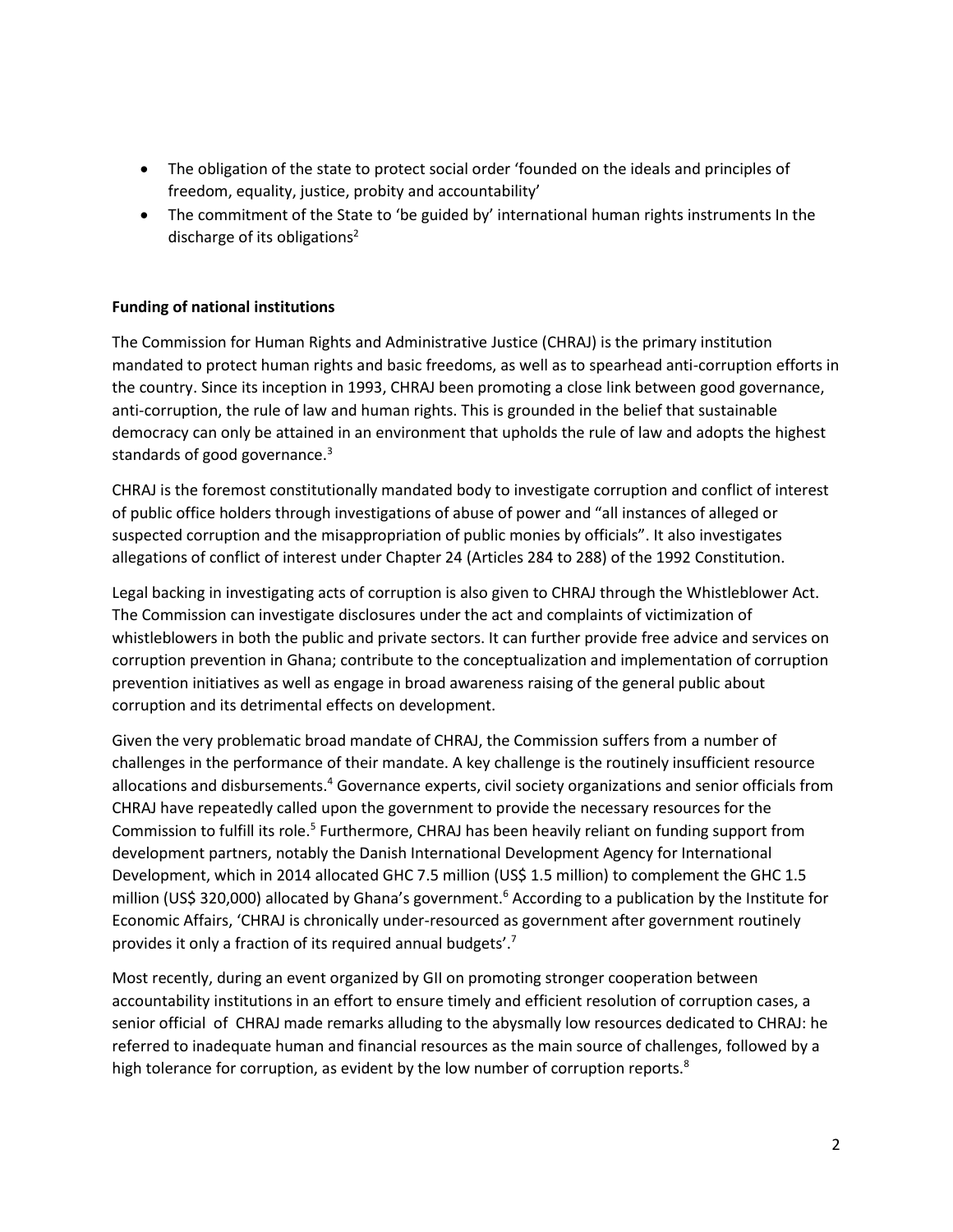#### **Land rights discrimination and evictions**

Land deals can affect the customary users of land negatively. In Africa, a large portion of arable land is in tenure by small-scale farmers – often women. Each land deal – whether transparent or opaque – deprives customary land users of two of their most relevant resources: water and land. Unfortunately, the results are often (more) poverty and hunger.

Corruption in local land administration and at grand level between investors and local elite favors "land grabs" and state capture, and marginalizes local populations.

Qualitative data from TI's Advocacy and Legal Advice Centers (ALAC) in Africa and a "Land and Corruption Risk Mapping" carried out by several TI National Chapters in Africa confirm that citizens are severely affected by corrupt practices in land administration, and that loopholes exist in legal frameworks on land and tenure rights, giving room to land deals fueled by corruption – disproportionally affecting the poor and already disadvantaged. Clients' reports of corruption cases to ALACs in Africa prove that corruption in the land sector and in land administration reduces access to land, and harms the livelihoods of small-scale producers, agricultural laborers, indigenous communities and landless rural and urban poor. Women, young people, and indigenous communities bear the direct brunt of corruption. 9

Even though the Constitution does not discriminate between men and women, in practice customary tenure – lands owned collectively by ethno-tribal entities such as families, tribes or ethnic groupings which defines access and control of an estimated 80% of land in Ghana, is permeated by cultural traditions and practices which are skewed in favor of men. Customary practices in Ghana also often exacerbate the vulnerability of women with respect to their right to use and own land. Migrant women, unmarried women, divorced women and married women without children may all be exposed to various forms of discrimination with respect to land across both the matrilineal and patrilineal spectrum of customary tenure. Decision-making on land at the community level is almost exclusively the preserve of chiefs, clan/family heads and other designated customary leaders who are mainly men. Even when women have been present at decision-making meetings, 'they are to be seen and not to be heard'. At the household level, women have limited voice in land related decisions and this is reflected in the choice of crops – women should produce food crops to feed the family while men invest in long term cash crops. In effect, there are limited opportunities for gender equality under customary land tenure, with women being worst affected.<sup>10</sup>

Infringements of the right against arbitrary evictions are also well documented in Ghana. A case in point is one reported to GII's ALAC relating to evictions of residents near Kade in Ghana's Eastern Region. As many as 1,100 households are estimated to be affected. The land of Kwae near Kade in Eastern Region was nationalized in 1975 under "Operation Feed Yourself" when Acheampong was ruling the country. The state ordered compulsory acquisition of 12,050 hectares of land but only inhabitants of 3000 hectares received compensation. Under former President Jerry John Rawlings in the late 1990s, the oil and palm plantation decayed, the former employees harvested the fruits, and the trees were also cut down. People started to replant, and farmers took the land to earn a living. With President John Agyekum Kufuor assumed office privatization became the order of the day. In 2002 the farm was turned into a company with limited liability, a Belgium investor was found and the government maintained a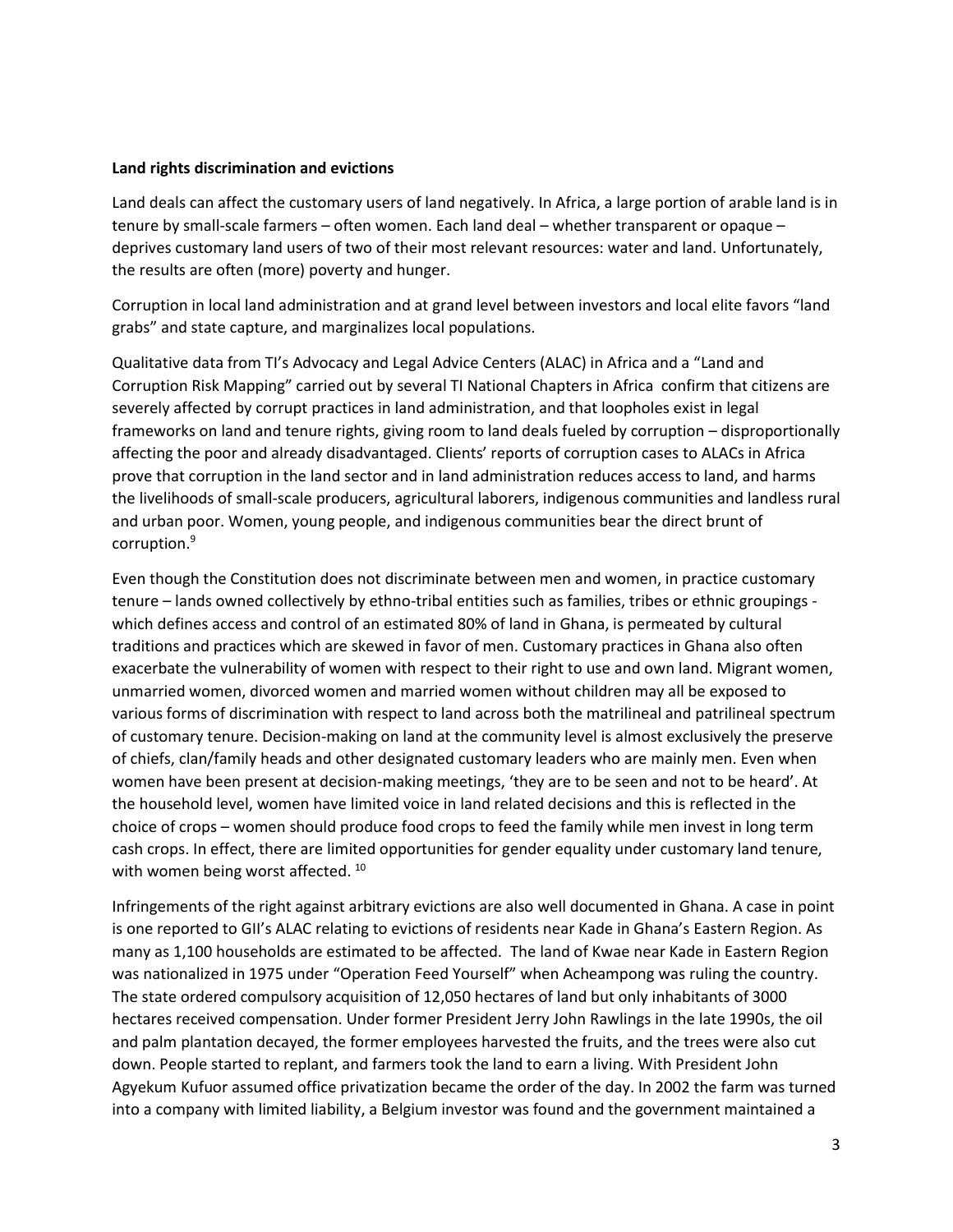40% interest in the enterprise.<sup>11</sup> The Chief of the community had agreed to sell the land to the Belgian investor, evicting community members who had been working the land and living there for over three decades.

### **Access to education**

The Constitution guarantees free, universal, compulsory and available basic education to all children. GII conducted a *Stakeholder and Political Will Analysis Report* which also maps out some of the main corruption risks in the sector.<sup>12</sup> Some the greatest challenges that inhibit performance of Ghana's education include a lack of sufficient teaching and learning materials, inadequate teacher – pupil ratios, and teacher absenteeism, as well as overall low performance. These challenges have resulted in poor quality education, particularly in rural settings of Ghana. Parents and guardians still face a significant cost burden due to the government's inability to provide the necessary resources and infrastructure needed to support education, leaving children from poor households out of school. Corruption further exacerbates the problem by diverting limited resources. The evidence shows that corruption manifests itself most in embezzlement of resources and abuse of the system.<sup>13</sup> These arise as a result of a cumbersome hierarchy which breeds difficult bureaucratic procedures; a lack of sufficient participation in the processes of resource allocation and utilization; and inadequate supervision at the school level overall and when administering exams.

Furthermore, GII's *Stakeholder and Political Will Analysis Report* documents that teacher attrition and absenteeism fuel corruption in the sector. Government payroll is ripe in *ghost names* – names of teachers who no longer work for the sector are being paid nonetheless.<sup>14</sup> The financial loss to the state ultimately undermines its ability to fulfill its human rights obligation of guaranteeing basic education to all. Clearly children cannot realize their right if teachers are being paid but not present in class. Much more rigorous supervision is needed to restore accountability in the sector through decentralized structures such as school management committees.

## **Access to health**

Access to timely, acceptable and affordable health care of appropriate quality is a basic human right. Even though not explicitly enshrined in Ghana's Constitution *per se*, clauses of non-discrimination in any public service implicitly guarantees equal access of all Ghanaians to health care. As a party to the ICESCR, Ghana also recognizes the right of everyone to the enjoyment of the highest attainable standard of physical and mental health, including "creation of conditions which would assure to all medical service and medical attention in the event of sickness" (Article 12(d)).

A GII initiative to implement community scorecards in 2014 documented key challenges as well as effects of citizen participation and feedback and the quality of health care provision.<sup>15</sup> In Ghana, Decentralized Ministries, Departments and Agencies (MDAs) have been mandated to ensure that the health care needs of the people are catered for. Furthermore, policies have been initiated to ensure that every Ghanaian can access healthcare no matter where they live. There is, however, still the issue of lack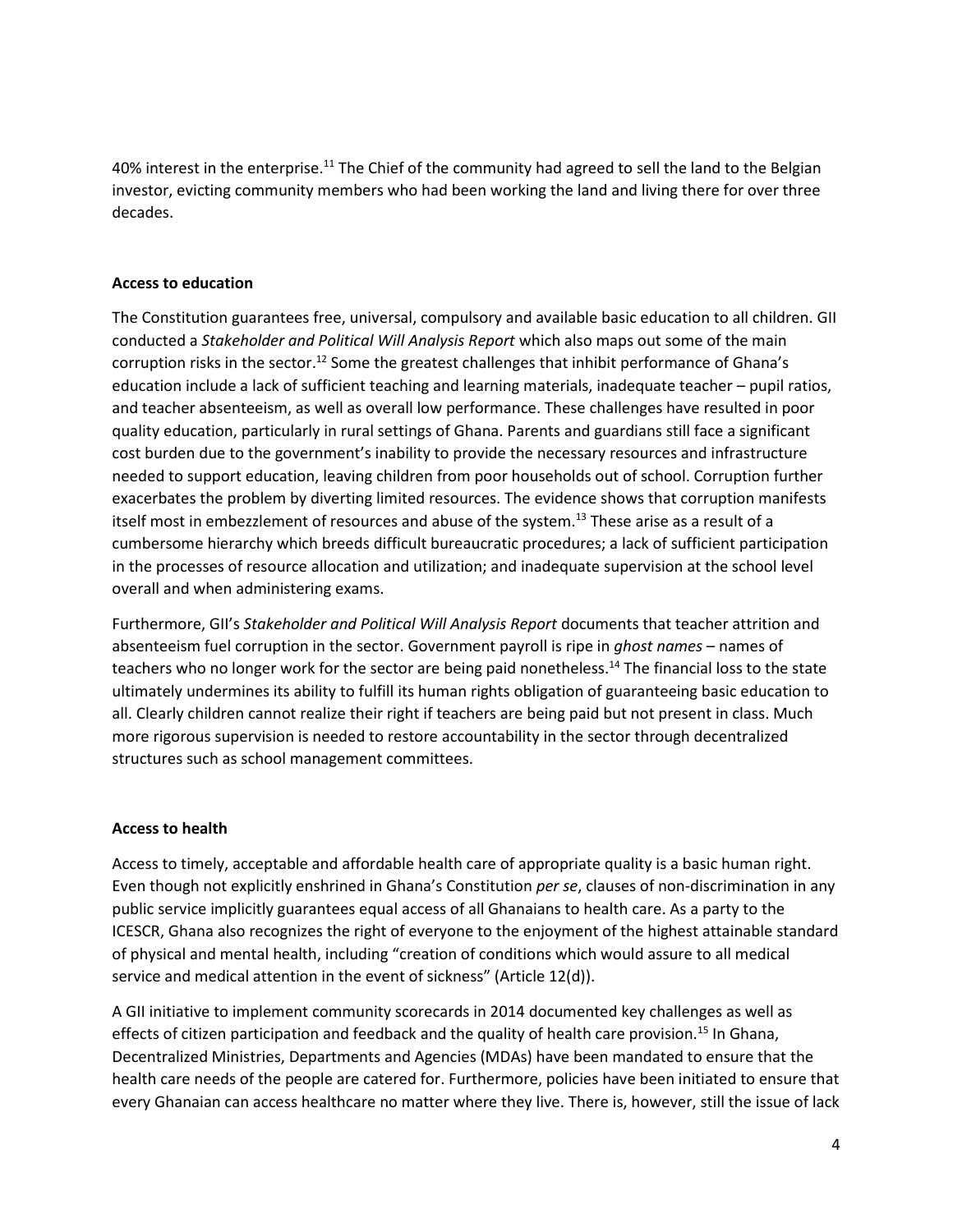of monitoring to ensure that citizens can provide feedback on whether the services provided meet their needs.

Corruption is particularly detrimental in health care delivery in Ghana. The direct impact is visible – a poor policy decision can result in unequal access, unnecessary trauma and ultimately higher mortality rates for patients seeking care. Furthermore, bribery, favoritism and extra fees for drugs and treatment that are routinely demanded prevent poor communities from accessing their due health care.

### **Recommendations**

In light of the above, GII and Transparency International call upon States, as part of the third Universal Periodic Review of Ghana, to recommend that Ghana should:

- Ensure the provision of adequate and secure funding for CHRAJ to enable the Commission to effectively and efficiently fulfill its mandate
- Decouple the anti-corruption mandate from the CHRAJ's human rights and administrative justice mandates to ensure effectiveness in CHRAJ's work
- Reduce the burden of education on parents by implementing the much-lauded free education programme as stipulated in the country's 2017 budget
- Increase monitoring and sanctions of teacher absenteeism, including through school management committees
- Create avenues to ensure increased citizen's participation in monitoring of health services delivery

Administration for Development

 $\overline{\phantom{a}}$ 

<sup>6</sup> [http://www.a1radioonline.com/2014/09/16/state-spends-over-ghc7-billion-on-chraj-boss-for-rent-in-37](http://www.a1radioonline.com/2014/09/16/state-spends-over-ghc7-billion-on-chraj-boss-for-rent-in-37-months/) [months/](http://www.a1radioonline.com/2014/09/16/state-spends-over-ghc7-billion-on-chraj-boss-for-rent-in-37-months/)

<sup>1</sup>[http://www.transparency.org/whatwedo/publication/working\\_paper\\_no.\\_5\\_2008\\_human\\_rights\\_and\\_corruptio](http://www.transparency.org/whatwedo/publication/working_paper_no._5_2008_human_rights_and_corruption) [n](http://www.transparency.org/whatwedo/publication/working_paper_no._5_2008_human_rights_and_corruption) 

<sup>2</sup> [http://www.ghana.gov.gh/images/documents/constitution\\_ghana.pdf](http://www.ghana.gov.gh/images/documents/constitution_ghana.pdf)

<sup>3</sup> http://www.ohchr.org/Documents/Issues/Development/GoodGovernance/Bossman.pdf

<sup>4</sup> p.17, *The Role of the Commission on Human Rights and Administrative Justice (CHRAJ) in Promoting Public Service Accountability Under Ghana's Fourth Republic,* Sam Asiubiu, African Training and Research Centre in

<sup>5</sup> [http://www.ghanaweb.com/GhanaHomePage/NewsArchive/We-need-more-resources-to-fight-corruption-](http://www.ghanaweb.com/GhanaHomePage/NewsArchive/We-need-more-resources-to-fight-corruption-CHRAJ-322560)

[CHRAJ-322560](http://www.ghanaweb.com/GhanaHomePage/NewsArchive/We-need-more-resources-to-fight-corruption-CHRAJ-322560) and http://kessbenfm.com/provide-anti-corruption-agencies-with-adequate-resources-chraj-tellsgovt/

<sup>7</sup> p.10, *Empowering Ghana's Anti-Corruption Institution in The Fight against Corruption,* The Institute of Economic Affairs (IEA), Ghana:2015

<sup>8</sup> <http://www.ghananewsagency.org/social/chraj-processes-59-cases-in-2016-114788> plus author's own notes.